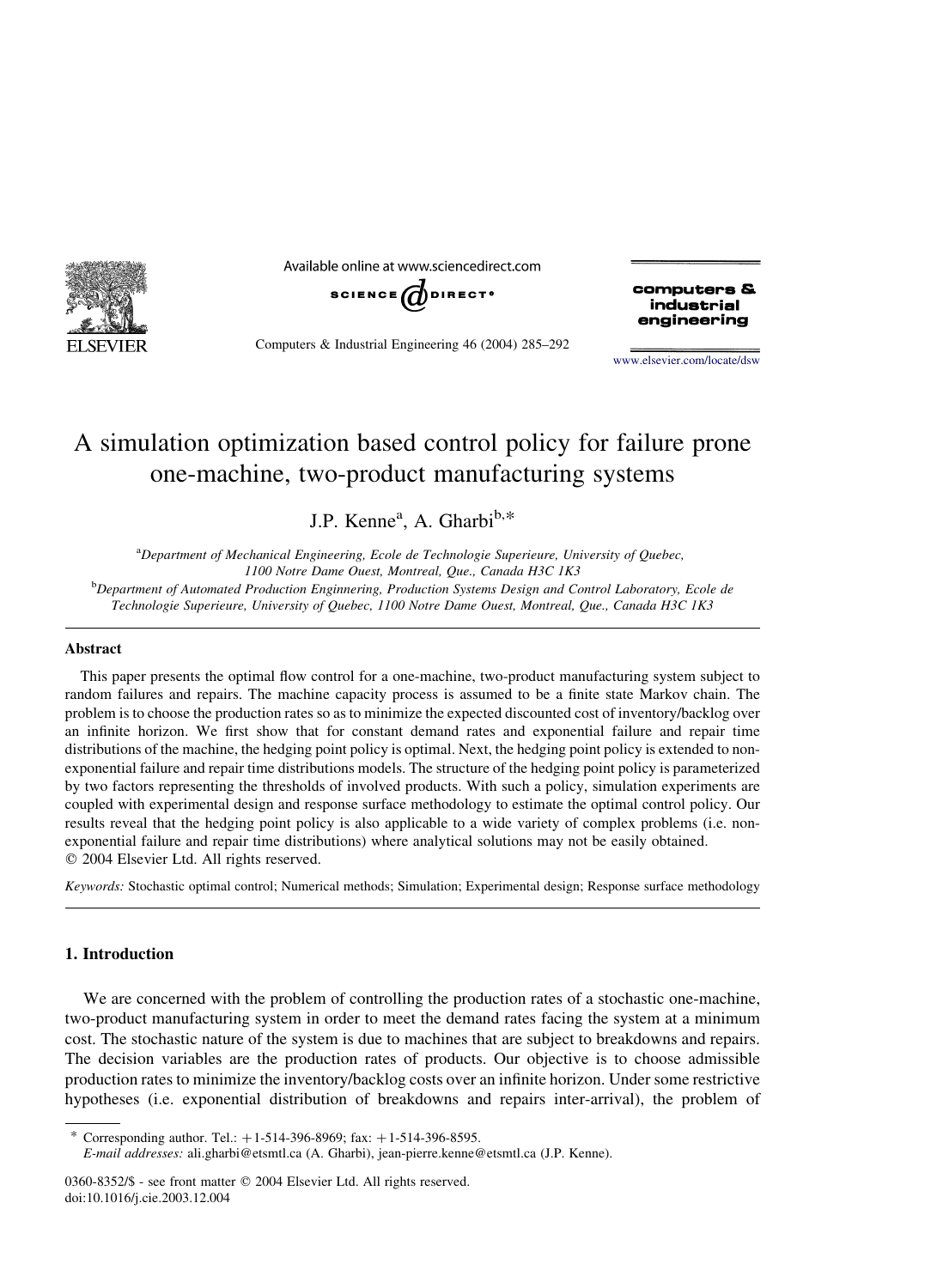#### 286 J.P. Kenne, A. Gharbi / Computers & Industrial Engineering 46 (2004) 285–292

controlling a flexible manufacturing system or FMS with unreliable machines was formulated as a stochastic optimal control problem by [Older and Suri \(1980\)](#page--1-0). Based on the method presented by [Rishel](#page--1-0) [\(1975\) and Kimemia and Gershwin \(1983\)](#page--1-0) showed that the optimal control policy of such a problem has a special structure called the hedging point. Investigation in the same direction gives rise to the analytical solution of the one-machine, one-product manufacturing system ([Akella & Kumar, 1986\)](#page--1-0). It remains difficult to obtain the optimal control of a large scale manufacturing system (i.e. involving at least two parts).

The optimality conditions of the above problems, based on stochastic models, are described by generalized Hamilton Jacobi Bellman (HJB) equations for optimal production policies. However, it is by now well-known that finding the analytical solutions of HJB equations is almost impossible except in a few very simple cases, such as in [Akella and Kumar \(1986\).](#page--1-0) The crux of the hedging point policy is to maintain surplus levels or thresholds, corresponding to the optimal inventory levels, in order to compensate possible backlogs caused by random failures.

We observe that there is still no satisfying method for manufacturing systems modelled by non-Markov processes (i.e. non-exponential machine up and down times). We will first prove that, with exponential machine up and down times and constant demand rates, the combination of discrete event simulation modelling, experimental design and analytical control theory can provide a control policy that can be compared to the one given by the numerical approach ([Kusner & Dupuis, 1992\)](#page--1-0). Following this validation, we will extend our proposal to non-exponential machine up and down time situations.

The proposed approach consists of estimating the relationship between the incurred cost and the threshold stock levels considered herein as control factors. The hedging point policy, parameterized by these factors, is then used to conduct simulation experiments. For each configuration of input factors values, the simulation model is used to determine the related output or cost incurred. An input–output data is then generated through the simulation model. The experimental design is used to determine significant factors and/or their interactions and the response surface methodology is applied to the obtained input–output data vectors to estimate the cost function and the related optimum. Details on the combination of analytical approaches and simulation based statistical methods can be found in [Abdulnour, Duddek, & Smith \(1995\), Gharbi and Kenne \(2000\) and Kenne and Gharbi \(1999\).](#page--1-0)

The remainder of the paper is organized as follows. Section 2 describes the statement of the optimal control problem. The description of the proposed approach and the simulation model are presented in section 3. Section 4 outlines the experimental design approach and response surface methodology. Section 5 is devoted to extensions of the proposal to non-markovian processes. Section 6 concludes the paper.

### 2. Problem statement

The system under study consists of one machine producing two part types. The operational mode of the machine can be described by a stochastic process  $\zeta(t)$ . Such a machine is available when it is operational  $(\zeta(t) = 1)$  and unavailable when it is under repair  $(\zeta(t) = 2)$ . One can describe  $\zeta(t)$ statistically with the following state probabilities:

$$
P[\zeta(t+\delta t) = \beta | \zeta(t) = \alpha] = \begin{cases} \lambda_{\alpha\beta}\delta t + o(\delta t) & \text{if } \alpha \neq \beta \\ 1 + \lambda_{\alpha\beta}\delta t + o(\delta t) & \text{if } \alpha = \beta \end{cases}
$$
 (1)